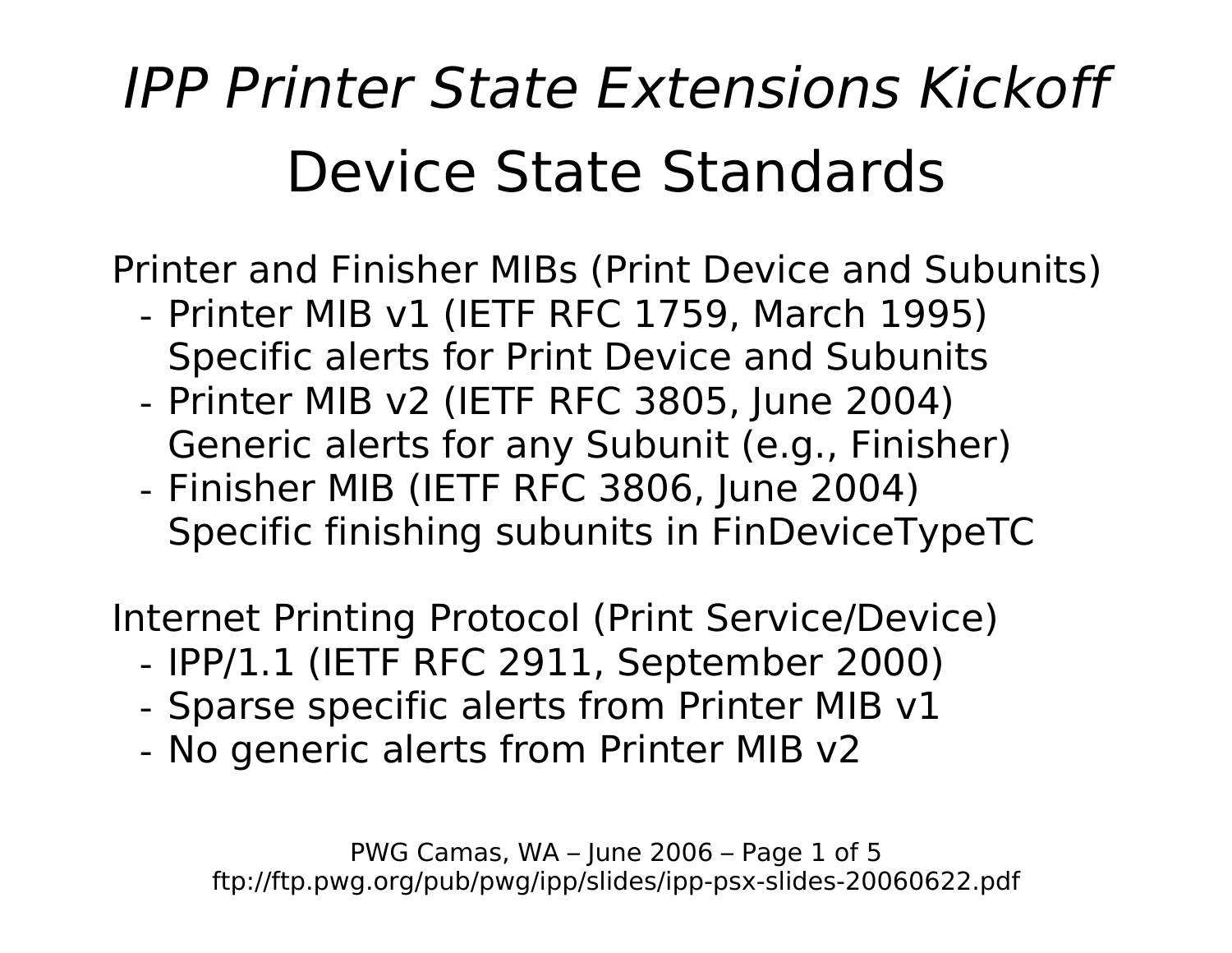# *IPP Printer State Extensions Kickoff*  Device State Query Protocols

SNMPv1 – no security – supported in most printers

- Printer MIB v1/v2 datastore
- SNMPv1 is easy to deploy and administer

SNMPv3 – USM – not supported in most printers

- Printer MIB v1/v2 datastore
- SNMPv3 is hard to deploy and administer

IPP/1.1 – TLS/1.0 – supported in most printers

- IPP Printer datastore
- IPP is easy to deploy and administer

PWG Camas, WA – June 2006 – Page 2 of 5 ftp://ftp.pwg.org/pub/pwg/ipp/slides/ipp-psx-slides-20060622.pdf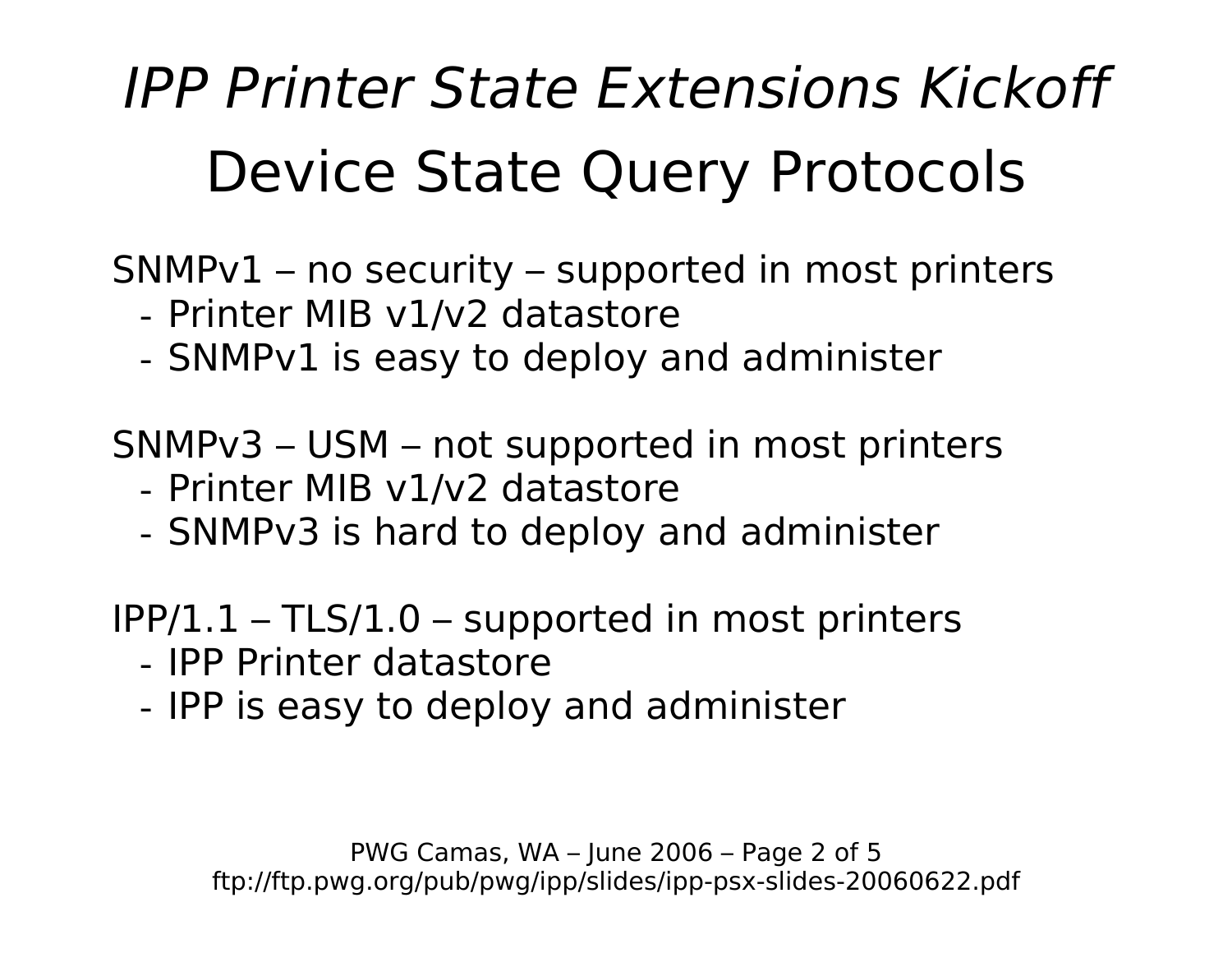# *IPP Printer State Extensions Kickoff*  IPP Device State Currently

printer-state-reasons (1setOf type2 keyword)

- Sparse mapping of specific alerts
- 20 of 92 specific alerts have strong mappings
- 10 of 92 specific alerts have weak mappings
- No mapping of generic alerts
- 0 of 30 generic alerts have mappings
- Suffixes "-report", "-error" and "-warning" for alert severity have no known implementations

printer-state-message (text(MAX))

- Human-readable text with no further guidance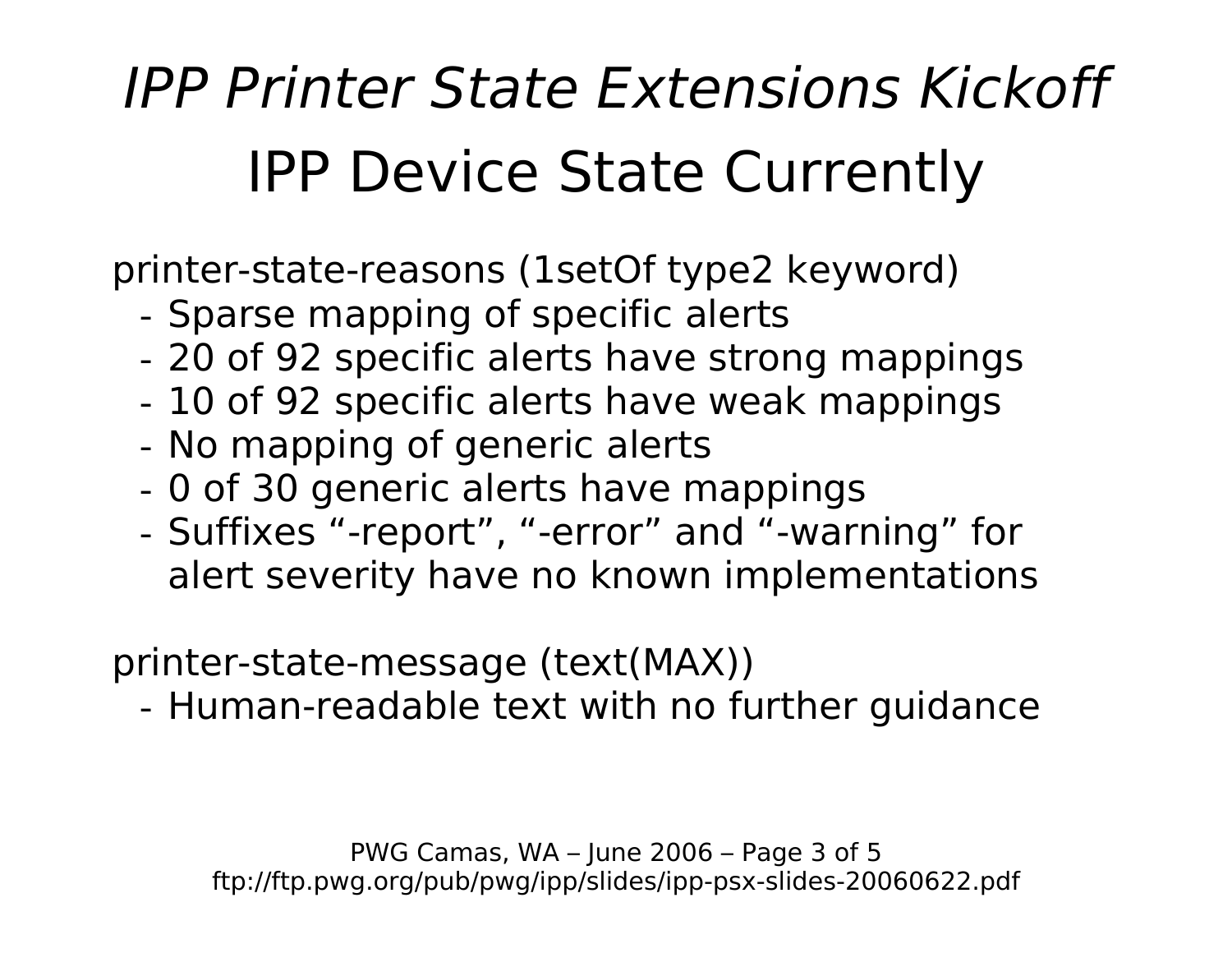## *IPP Printer State Extensions Kickoff*  IPP Device State Extensions

printer-state-reasons (1setOf type2 keyword)

- Complete the mapping of specific alerts
- 62 of 92 specific alerts get new mappings
- 10 of 92 specific alerts get better mappings
- Complete the mapping of generic alerts
- 30 of 30 generic alerts get new mappings
- Deprecate unimplemented alert severity suffixes

printer-state-message (text(MAX))

- Encoding for any/all of prtAlertTable objects
- 16 values of FinDeviceTypeTC get new mappings and are added to PrtAlertGroupTC

PWG Camas, WA – June 2006 – Page 4 of 5 ftp://ftp.pwg.org/pub/pwg/ipp/slides/ipp-psx-slides-20060622.pdf